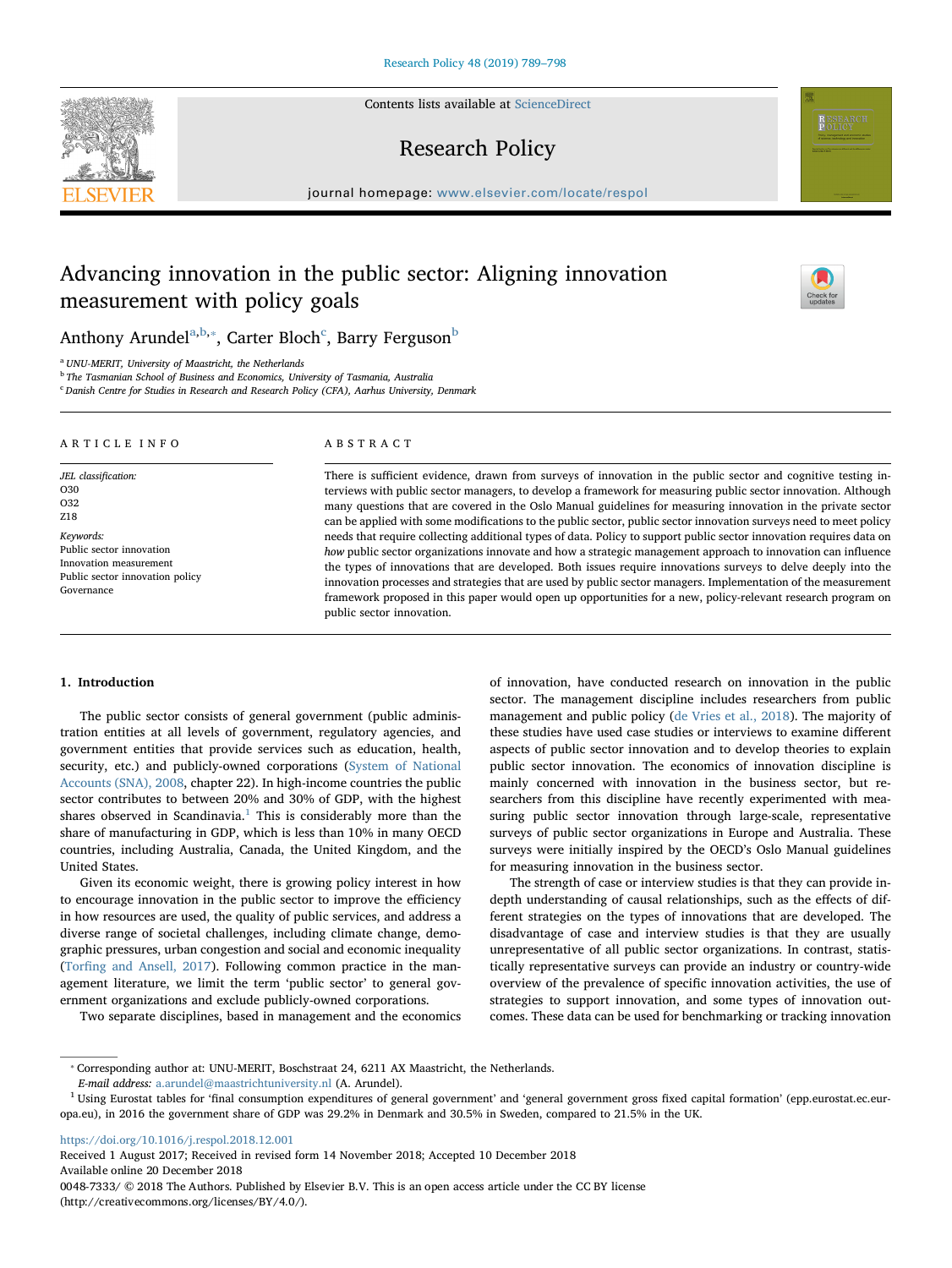performance. The application of econometric methods to survey data can also test theories, developed through case study and interview research, on the types of activities and strategies that support innovation. In this respect, surveys of public sector innovation can complement research based on case and interview studies.

This paper provides a framework for measuring public sector innovation through representative surveys, with a goal to guide policy to support public sector innovation and facilitate policy learning. After a brief overview of experience with surveys to measure innovation in the public sector, this paper evaluates the appropriateness to the public sector context of the Oslo Manual's definition of innovation and its guidelines for measuring innovation inputs, activities, and outcomes. While the general definition of innovation that underlies the Oslo Manual, and many of the manual's guidelines, can be applied to the public sector, research indicates that the guidelines are insufficient, largely because the types of data proposed for collection cannot address the full set of policy issues identified in the public management literature. In comparison with the private sector, policy interest in public sector innovation is more concerned with the innovation process, or how innovation occurs, in order to increase the use of innovation to solve problems and to improve innovation outcomes. This requires data on the strategic management of innovation, its governance, on how and where knowledge and ideas for innovation are obtained, the innovation culture, the personal characteristics of individual managers, and the capabilities and tools available to support innovation ([Eggers and](#page-8-1) [Singh, 2009](#page-8-1)).

We outline a measurement framework that identifies key policy needs for the promotion of public sector innovation and the types of data that are required to test theories and to help policy makers and public sector managers in their efforts to improve the innovation practices and capabilities of public sector organizations. In doing so, we build a bridge between the economics of innovation and public management disciplines, showing how their research methods and insights can be combined to better understand public sector innovation and the role of policy in promoting it.

# 2. History of measuring innovation in the public sector

Until the late 2000s, research on innovation in the public sector was primarily conducted by researchers interested in public administration or management, using case studies, interviews, and data on specific innovations within public sector agencies. Much of this literature focused on the effects of governance, organizational factors, and the personal characteristics of managers on innovation [\(Bernier et al.,](#page-8-2) [2015\)](#page-8-2).

In addition to case studies and interviews, management researchers evaluated awards or other data for individual innovations or asked public sector managers if their organization had adopted any of a predefined list of innovation practices or technologies. Relevant studies of individual innovations used innovation award data for the United States and for Canada and other Commonwealth countries ([Borins, 2001](#page-8-3); [Bernier et al., 2015\)](#page-8-2), innovation projects by American State governments ([Vanagunas and Webb, 1994\)](#page-9-2), pre-identified innovations in European countries [\(Pärna and von Tunzelmann, 2007](#page-9-3)), and innovations chosen by respondents to a survey of British public sector agencies ([National Accounting O](#page-9-4)ffice (NAO), 2006). Research on the adoption of innovations in the public sector covered public administration agencies in Canada ([Lonti and Verma, 2003;](#page-8-4) [Earl, 2004](#page-8-5)), municipalities in the United States and Spain [\(Damanpour and Schneider, 2006](#page-8-6); [Moon and](#page-9-5) [DeLeon,](#page-9-5) 2001; [Gonzalez et al., 2013](#page-8-7)) and local authorities in England ([Walker, 2006;](#page-9-6) [Damanpour et al., 2009](#page-8-8)).

Dedicated innovation surveys and surveys that include a module of questions on innovation have only been used since the 2000s. They include a survey of 121 public sector managers in Norway and Finland conducted in 2002 [\(Laegreid et al., 2011\)](#page-8-9) and an [Audit Commission](#page-8-10) [\(2007\)](#page-8-10) survey of 275 local authorities in England. These studies

produced a number of valuable insights on public sector innovation and how to measure it. They were followed after 2008 by several large-scale surveys that used the Oslo Manual guidelines for measuring innovation in the private sector as a point of departure for measuring innovation in the public sector.

The first edition of the Oslo Manual only covered technological innovations in manufacturing. In order to cover services as well, later editions of the Oslo Manual had to address issues of demarcation, assimilation, inversion and integration between manufacturing and services in the business sector. [Djellal et al. \(2013\)](#page-8-11) applied the same analytical lens to differences between service innovation in the business and public sectors. They found that the literature on innovation in public services had adopted several perspectives, ranging from a view that public services are fundamentally distinct from services provided by businesses to a view that they share many common features. Other research identified general differences between the public and business sectors that were likely to influence innovation activities, such as the lack of a market selection mechanism in the public sector ([Bloch and](#page-8-12) [Bugge, 2013](#page-8-12)). However, [Djellal et al. \(2013\)](#page-8-11) also noted that most research on differences between the public and business sectors was based on ad hoc evidence, suggesting that more systematic data were needed to properly understand and characterize public sector innovation.

The first large-scale representative survey dedicated to public sector innovation was the 2008–2009 MEPIN survey of public sector organizations in Scandinavia, which obtained over 2000 responses from public sector managers. As far as possible, the MEPIN survey followed the guidelines of the third edition of the Oslo Manual [\(OECD/Eurostat,](#page-9-7) [2005\)](#page-9-7), but several changes were required to the manual's definition of four innovation types (product, process, organizational and marketing) to account for the characteristics of innovation in the public sector ([Bugge et al., 2011\)](#page-8-13). For example, the manual's category of marketing innovation was changed to 'communication' innovation.

The MEPIN survey was followed by other public sector innovation surveys (see [Table 1](#page-2-0)). There has been a continual learning process in which each survey has influenced subsequent surveys. For instance, the MEPIN survey influenced the design of the 2010 European Innobarometer survey, which in turn influenced the design of the 2012 Australian APSII survey. [Table](#page-2-0) 1 also includes a 2015 survey of product, service, organizational and communication innovations in the healthcare sector that applied the lessons learned from many of the previous studies listed in [Table 1.](#page-2-0)<sup>[2](#page-1-0)</sup>

The public management literature made a substantial contribution to the studies listed in [Table 1](#page-2-0) by identifying the factors that need to be measured in order to understand how innovation occurs [\(Djellal et al.,](#page-8-11) [2013\)](#page-8-11). Many of these factors are either not relevant to the business sector or taken for granted and consequently not covered in the Oslo Manual. For example, a key difference between the public and private sectors lies in the governance of control and decision-making, which is considerably more heterogenous in the public sector than in the business sector.

The majority of the surveys listed in [Table 1](#page-2-0) covered innovation in public administration and other entities, with few studies including publicly-owned corporations, in part because the latter are often covered in business surveys. Public administration is a useful target for innovation surveys because these organizations provide the framework for how public services are provided. For example, educational and health ministries are responsible for many (though definitely not all) of the major innovations that are implemented in subsidiary service providers such as schools and hospitals. Yet specialized surveys of the providers of public services are also necessary, particularly to identify innovations that are suggested and developed by front-line staff. Three

<span id="page-1-0"></span> $2$  There is a large literature on innovation in healthcare, but most of it focuses on healthcare technologies.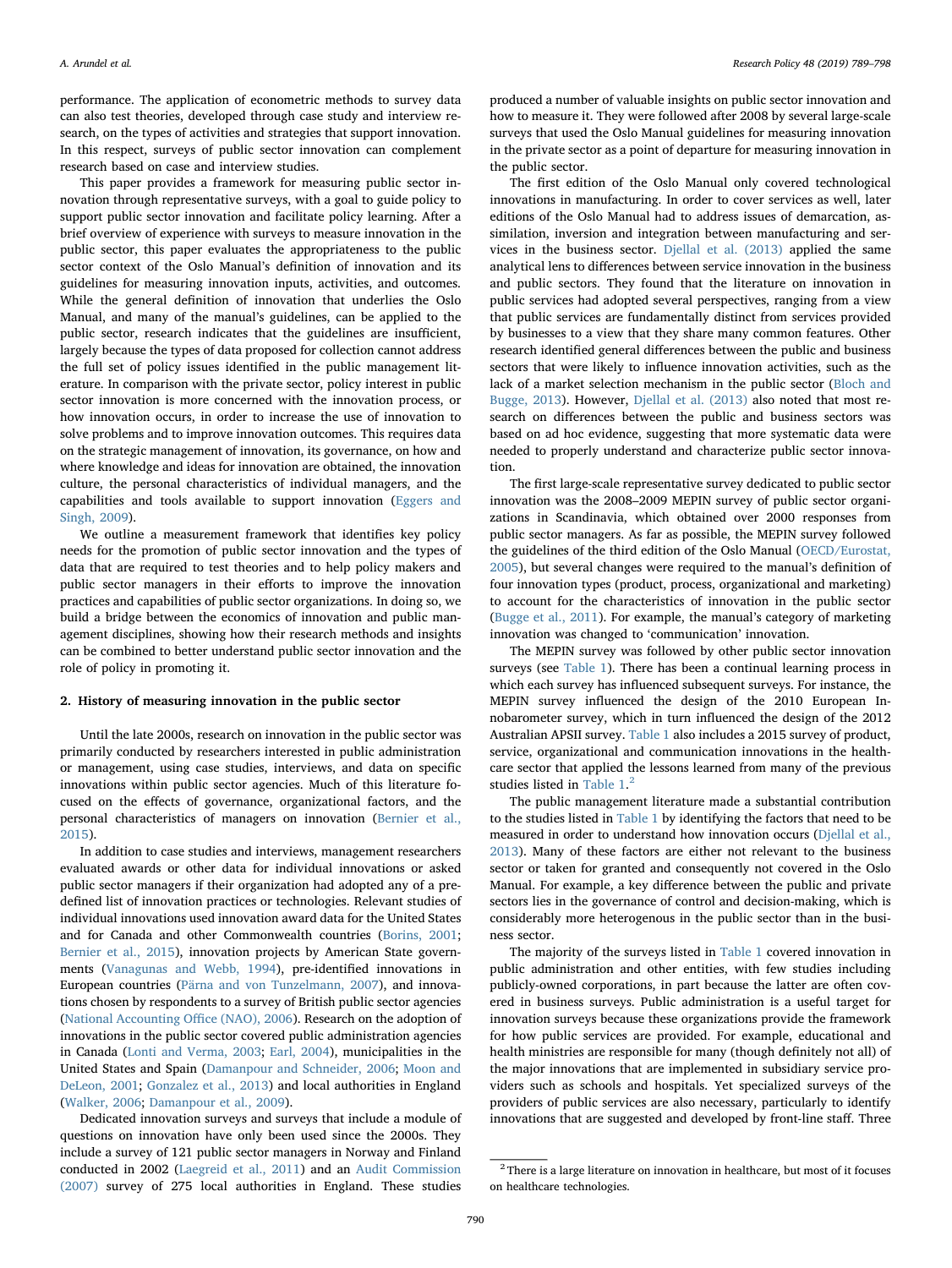### <span id="page-2-0"></span>Table 1

| Dedicated innovation surveys and cognitive testing of questions on innovation for the public sector. |  |  |
|------------------------------------------------------------------------------------------------------|--|--|
|                                                                                                      |  |  |

| Study                       | Reference                             | Date of<br>data | Target organization                  | Country                                      | Size <sup>1</sup> | Cognitive testing <sup>2</sup>  |
|-----------------------------|---------------------------------------|-----------------|--------------------------------------|----------------------------------------------|-------------------|---------------------------------|
| MEPIN <sup>3</sup>          | Bugge et al., 2011                    | 2008-2009       | Public admin, schools, hospitals     | Denmark, Finland, Iceland,<br>Norway, Sweden | 2,013             | $32^{4}$                        |
| Innobarometer <sup>5</sup>  | EC (European Commission), 2011        | 2010            | Public admin                         | 27 EU countries                              | 3,699             | -                               |
| <b>NESTA</b>                | Hughes et al., 2011                   | 2010            | Public admin                         | England                                      | 175               | 70                              |
| APSC <sup>7</sup>           | APSC (Australian Public Service       | 2011            | Public admin                         | Australia                                    | 10,000            | $\hspace{0.1mm}-\hspace{0.1mm}$ |
|                             | Commission), 2011                     |                 |                                      |                                              |                   |                                 |
| <b>APSII</b>                | Arundel and Huber, 2013               | 2012            | Public admin                         | Australia                                    | 344               | 32                              |
| <b>OECD</b>                 | Arundel, 2014                         | 2013            | Public admin                         | Belgium, Italy, Spain                        | -                 | 30                              |
| <b>Statistics Sweden</b>    | Silvander and Hagen, 2015             | 2014            | Hospitals & healthcare providers     | Sweden                                       | 312               | 4                               |
| <b>Innovation Barometer</b> | Center for Offentlig Innovation, 2015 | 2014            | All public sectors (workplace,       | Denmark                                      | 1,255             |                                 |
| Universities                | Arundel et al., 2016                  | 2015-2016       | establishment level)<br>Universities | Australia & New Zealand                      | 573               | 13                              |

<span id="page-2-2"></span><sup>1</sup> Number of survey respondents.

<span id="page-2-3"></span><sup>2</sup> Number of interviews.

<span id="page-2-4"></span><sup>3</sup> Published studies on public sector innovation using the MEPIN data include [Bloch and Bugge, 2013](#page-8-12); [Bugge and Bloch, 2016](#page-8-21).

<span id="page-2-5"></span><sup>4</sup> 60 individuals were included in 32 interviews.

<span id="page-2-6"></span><sup>5</sup> Published studies on public sector innovation using the Innobarometer data include [Arundel et al., 2015;](#page-8-22) [Lagunes and Rubalcaba, 2015](#page-8-23); [Torugsa and Arundel,](#page-9-11) [2017.](#page-9-11)

<span id="page-2-7"></span><sup>6</sup> Questionnaire testing results not available to the authors.

<span id="page-2-8"></span> $\frac{7}{10}$  The APSC included a smaller module on innovation in its 2012 survey. Published studies on public sector innovation using APSC data include [Demircioglu, 2017;](#page-8-24) [Demircioglu and Audretsch, 2017;](#page-8-25) [Torugsa and Arundel, 2016a,](#page-9-12)[b.](#page-9-13)

of the surveys in [Table 1](#page-2-0) covered service providers, including MEPIN, a 2016 study of Australian universities, and a 2014 survey of public workplaces in Denmark, including schools, hospitals, nursing homes, daycare centers, police stations, etc.<sup>[3](#page-2-1)</sup>

In addition to surveys, we draw on extensive cognitive testing in Scandinavia, Spain, Belgium, Italy and Australia, with 118 face-to-face interviews with individuals drawn from the same population as potential survey respondents. The two main goals of cognitive testing are to ensure that respondents understand survey questions as intended and can provide reasonably accurate responses ([Willis, 2005](#page-9-8)). With a few exceptions, the cognitive testing results listed in [Table 1](#page-2-0) have not been published, but the authors either conducted the testing themselves or had access to the interview transcripts or summaries for all but one study. The cognitive testing results are generally reassuring as they show that public sector managers in multiple high-income countries share a similar understanding of innovation concepts [\(Arundel and](#page-8-14) [Huber, 2013](#page-8-14); [Arundel, 2014](#page-8-15)).

# 3. Applying the Oslo manual guidelines to the public sector

The Oslo Manual guidelines are the responsibility of the OECD Working Party of National Experts on Science and Technology Indicators (NESTI). The purpose of the Oslo Manual is to support the collection of statistically representative and internationally comparable data on innovation in the business sector. The fourth edition of the Oslo Manual [\(OECD/Eurostat, 2018](#page-9-9)) provides a universal definition of innovation that is applicable to all sectors covered by the System of National Accounts and includes a brief discussion of the value of collecting data on public sector innovation.

Although differences between innovation processes in the public and business sectors are widely recognized, there are several advantages for the measurement of public sector innovation to follow, where possible, the Oslo Manual guidelines.

First, National Statistical Offices (NSOs) have extensive experience with measuring innovation and the expertise to conduct large-scale surveys of innovation in the public sector. NSOs in more than 60 countries conduct innovation surveys in the business sector that comply with the Oslo Manual. Their interest and support in measuring public

sector innovation is likely to be enhanced by using language and definitions that are similar to those used in the Oslo Manual. Indeed, the adoption of a universal definition of innovation in the fourth edition of the Oslo Manual means that National Statistical Offices are unlikely to implement surveys of innovation in the public sector that do not use a comparable definition.

Second, many innovation activities involve several sectors, with multiple linkages between public and business sector organizations in the development and diffusion of innovations. Collecting comparable data on innovation for the public and business sectors would provide insights into how these sectors are connected and identify the contributions of the public and business sectors to innovation. This would be particularly valuable for research and policy on innovations that address social challenges, which can require inputs from actors in several sectors.

Third, in some countries both public sector organizations and businesses are active in industries such as education, health and social services. In these sectors, comparability in the measurement of the innovation activities of both public agencies and businesses would improve research on the advantages and disadvantages of public and private sector provision of service innovations. However, many countries do not collect innovation data for businesses in sectors dominated by the public sector. In this case, a questionnaire designed for public sector organizations, with some modifications, could also be sent to businesses.

Fourth, the Oslo Manual is designed to collect innovation data for highly heterogeneous businesses that vary by size, ownership and sector of activity. Consequently the focus is on a common measurement framework that uses questions that are relevant to all businesses. The same approach can be applied to heterogenous public sector organizations, which vary considerably by size, area of responsibility (local, regional and national), function (regulatory, policy, internal services, etc.), and industry (education, transportation, health care, etc.). Recent experience indicates that it is possible to use a common framework to measure innovation in different types of public sector organizations, spanning different functions and levels of government (see [Table 1\)](#page-2-0). A focus on specific sectors such as healthcare can be accommodated through the addition of sector-specific questions. [Silvander and Hagen \(2015\)](#page-9-10) provide an example of this approach for healthcare services while [Arundel](#page-8-16) [et al. \(2016\)](#page-8-16) provide an example for tertiary education.

However, there are substantial disadvantages to applying the Oslo

<span id="page-2-1"></span><sup>3</sup> See <http://innovationsbarometer.coi.dk/>.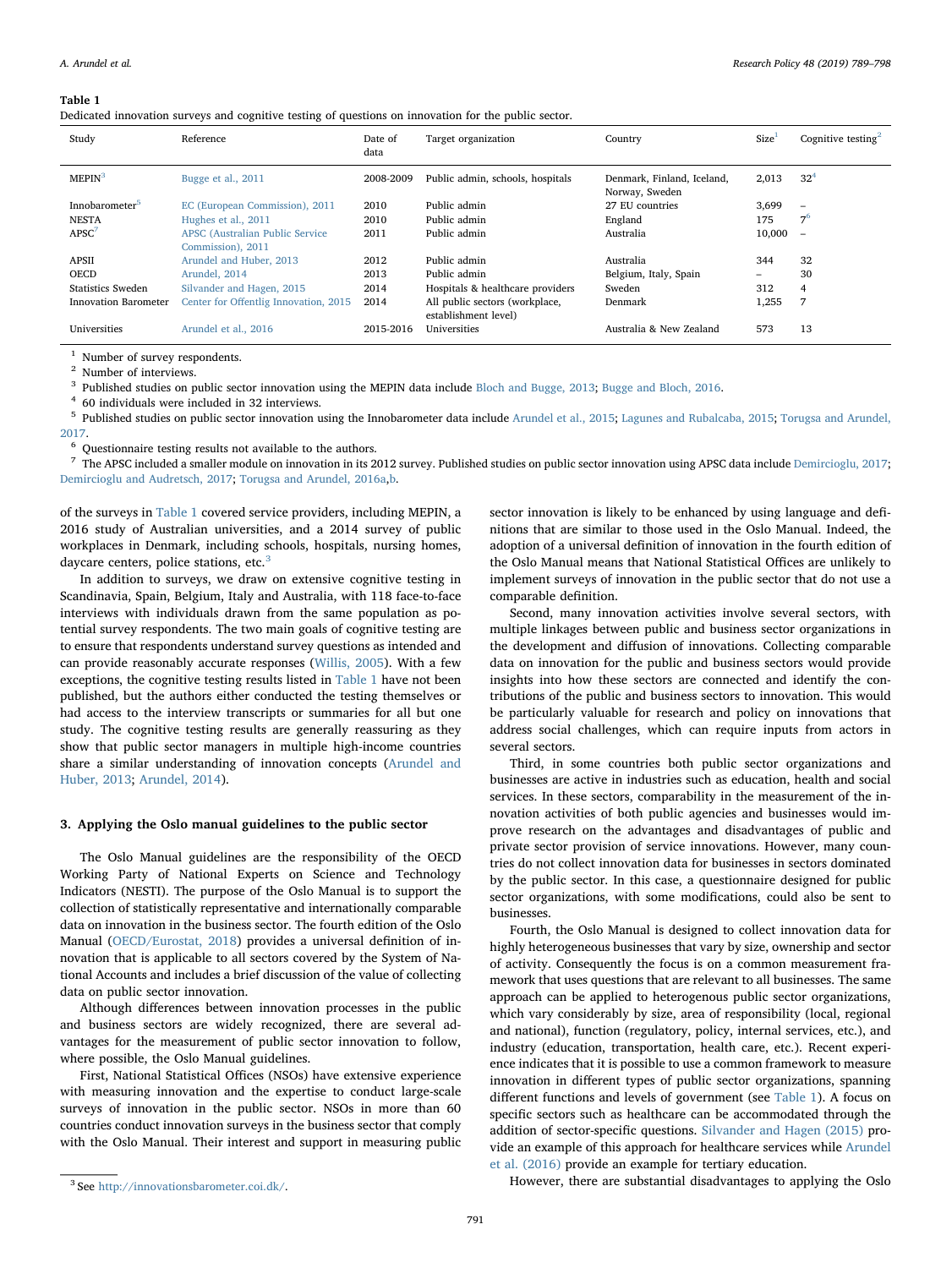Manual guidelines to the public sector. The following sections identify areas where the Oslo Manual is sufficient and areas where a new framework is required to guide the measurement of public sector innovation.

#### 3.1. Definitions of innovation

Innovation measurement requires definitions to ensure that comparable data are collected for phenomena of interest. The Oslo Manual defines innovation in relation to the innovative organization: an innovation must be novel (new or significantly improved) to the organization, but there is no requirement for an innovation to be a market novelty. Applied to the public sector, the definition encompasses a broad range of innovations, from minor incremental improvements ([Bugge and Bloch, 2016;](#page-8-21) [Fuglsang, 2010](#page-8-26)) to disruptive or transformative innovations that completely alter or replace processes or services ([Osborne and Brown, 2011](#page-9-14)). In addition, the fourth edition of the Oslo Manual recommends collecting data on different types of innovations, primarily products (goods or services) and processes.

The Oslo Manual's general definition of innovation that is applicable to all economic sectors in the System of National Accounts, including the public sector, is as follows:

"An innovation is a new or improved product or process (or combination thereof) that differs significantly from the unit's previous products or processes and that has been made available to potential users (product) or brought into use by the unit (process)." ([OECD/](#page-9-9) [Eurostat, 2018,](#page-9-9) p. 60).

The term 'unit' refers to the innovative organization, which can be a business, government ministry, municipality, etc. There is no requirement in the definition for an innovation to be normatively better than existing processes or products. An innovation only needs to provide a significant change compared to what was previously in use.

Cognitive testing has shown that public sector managers have few problems with the Oslo Manual's concept of novelty as something that is new or significantly improved for the entity itself or with the categories of service and process innovations, but managers' personal understanding of innovation conflicts with the implementation and normative requirements. Although implementation is understood, public sector managers struggle to follow this definition in practice because many public sector innovations are services or processes that are introduced over a long period of time ([Arundel et al., 2016\)](#page-8-16). In respect to the lack of a normative requirement, many public sector managers believe that an innovation must 'make something better' or have a goal of 'delivering better outputs'. Cognitive testing in Australia and Europe finds that the resistance to a definition that excludes a normative component is due to the frequency of restructuring in the public sector. Public sector managers do not view "rearranging organizational structures" as an innovation unless there is an improved outcome or benefit ([Arundel, 2014\)](#page-8-15).

The cognitive testing results suggest that it is possible to use a definition of public sector innovation that is compliant with the Oslo Manual (thereby permitting comparisons with innovation data for the business sector), but it may need to be followed by an explicit exclusion of restructuring or a reference to making something "better". [Gault](#page-8-27) [\(2018\)](#page-8-27) proposes the concept of 'restricted' innovation, in which the broad definition of innovation is restricted by additional requirements, such as a requirement for environmental sustainability. In the public sector, one method for maintaining comparability with the Oslo Manual would be to first use a universal definition that is compliant with the Oslo Manual, followed by a question on whether any of the entity's innovations made something 'better'. This would be an example of a restricted innovation. An ability to identify 'better' innovations is also of value for research on the management and measurement of strategically-driven innovation, where "success" is required to attract resources on an ongoing basis.

Researchers in public management have not used the Oslo Manual's

definition of an innovation, possibly because they are not aware of its existence or because they prefer definitions based on restricted definitions of novelty. For example, [Osborne and Brown \(2011\)](#page-9-14) argue that the emphasis of policy and research should be on disruptive or transformative innovations with more substantial outcomes than incremental innovations. However, although the theoretical concept of transformative innovations in the public sector has been verified in case studies ([Lee and Lee, 2014\)](#page-8-28), little is known about the prevalence of transformative innovations or the relative outcomes of transformative and incremental innovations.

The value of using the Oslo Manual's broad definition of innovation is that it captures all types of innovation and consequently a broad range of outcomes. It is a relatively simple matter for surveys to include questions to identify incremental and transformative innovations and consequently support analysis of the types of inputs and strategies that are required for innovations of varying novelty and impacts. Limiting survey research on innovation to transformative innovation would also fail to provide useful data to support strategic management goals to encourage an "innovation culture" at all levels of a public sector organization.

Another challenge for applying the Oslo Manual definitions of innovation to the public sector lies with the types of innovation that have been identified by public management theorists. For example, [Windrum](#page-9-15) [\(2008\)](#page-9-15) identifies six types of public sector innovations. Four types (service, service delivery, administrative / organizational innovations, and systemic innovations) fit within the Oslo Manual definitions for service and process innovations, but policy innovations and conceptual innovations have no equivalent in the Oslo Manual. Windrum defines conceptual innovations as the "development of new world views that challenge assumptions that underpin existing service products, processes and organizational forms", while policy innovations include "incremental innovation based on policy learning by government and radical innovation sparked by conceptual innovation".

Innovation types need to be defined in a way that can be understood by all survey respondents. Questions on service and process innovations are likely to be understood by most potential respondents, including those with non-managerial positions. Policy innovation was included as an innovation type in Australian innovation surveys and was well understood by senior managers ([Arundel and Huber, 2013](#page-8-14)), but conceptual innovations pose a greater challenge to define and may only be relevant to the heads of government organizations.

# 3.2. Relevance of Oslo manual themes to public sector innovation

In addition to recommending key definitions for innovation and innovation types, the Oslo Manual identifies thematic areas for coverage in an innovation survey: activities within the firm for the development and implementation of innovations, the use of internal and external sources of knowledge of value to innovation, innovation drivers, objectives and outcomes; and obstacles to innovation. For each theme, the Oslo Manual provides detailed lists of relevant items for measurement, such as the use of different knowledge sources or the importance of different innovation objectives.

All of these thematic areas are relevant for innovation in the public sector. As an example, research on e-government, public policy and public management has evaluated the role of factors such as collaboration, knowledge sources, innovation activities such as training, and innovation objectives ([de Vries et al., 2018\)](#page-8-0). However, the importance of specific items under a theme varies between the business and public sectors due to differences in what is measurable, what is contextually relevant, and what is important to policy. [Table 2](#page-4-0) summarizes differences in comparability between Oslo Manual themes and the requirements for public sector innovation surveys.

In respect to measurability, several types of data that can be collected for the business sector are not presently measurable in the public sector. An example is interval level data on innovation expenditures for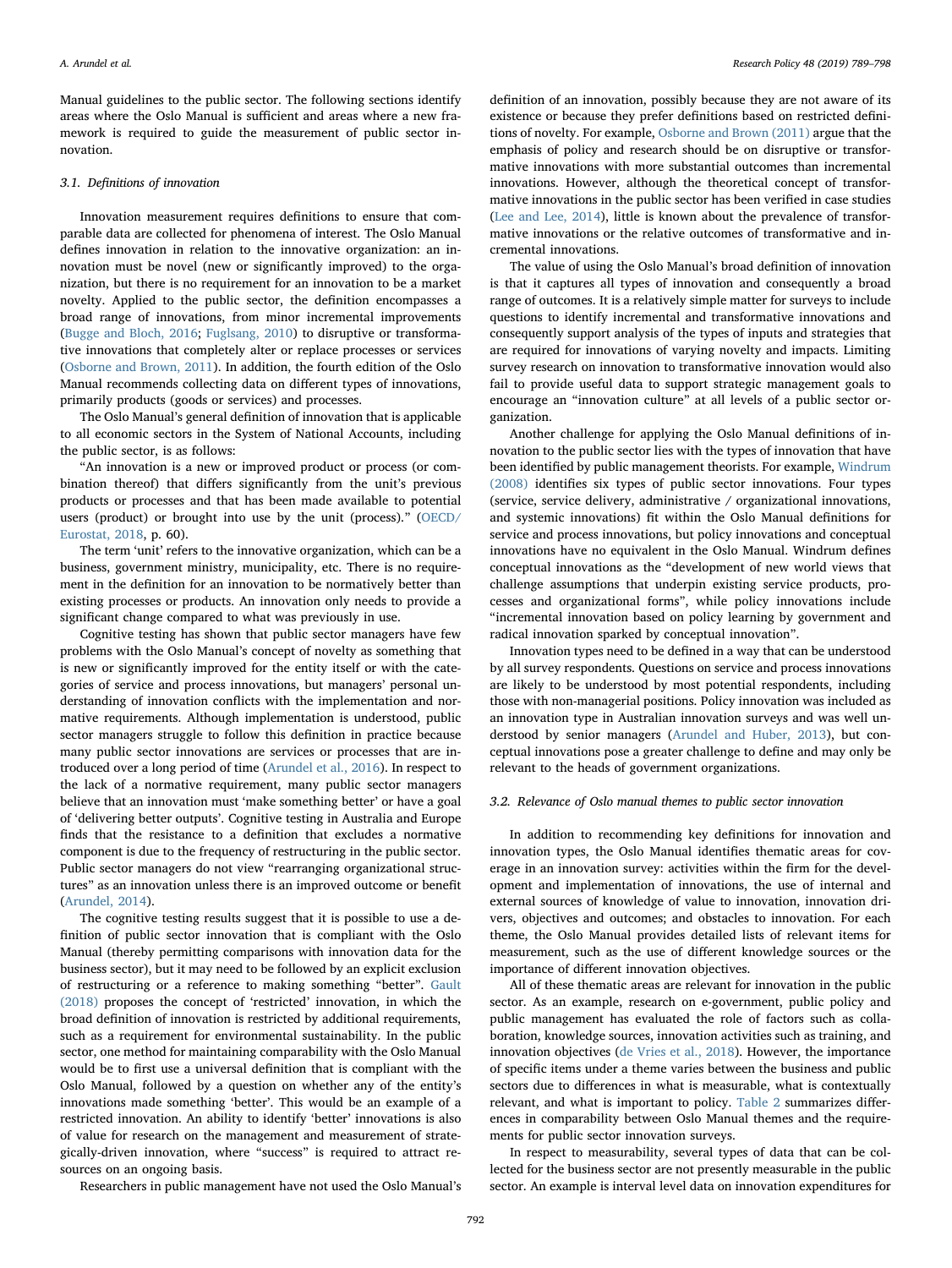#### <span id="page-4-0"></span>Table 2

|  | Comparability between Oslo Manual topics for innovation measurement and data collection requirements for the public sector. |  |  |  |  |
|--|-----------------------------------------------------------------------------------------------------------------------------|--|--|--|--|
|  |                                                                                                                             |  |  |  |  |

| Oslo Manual topic       | Public sector comparability | Comments                                                                                                                                                                                                                                                                                                                 |
|-------------------------|-----------------------------|--------------------------------------------------------------------------------------------------------------------------------------------------------------------------------------------------------------------------------------------------------------------------------------------------------------------------|
| Innovation definitions  | Moderate                    | Workable general definition of innovation available for both the business and public sectors, but the public sector<br>includes innovation types (conceptual and policy innovations) that are difficult to fit within the Oslo Manual typology                                                                           |
| Innovation activities   | Moderate                    | for innovation.<br>Some of the activities covered in the Oslo Manual (R&D, acquisition of external knowledge such as intellectual property,<br>engineering) are less commonly used in the public sector, while other activities (training and purchases of equipment)<br>are frequently undertaken in the public sector. |
| Innovation expenditures | Low                         | Difficult to obtain expenditure data for innovation in the public sector because internal investments focus on staff, with<br>measurement in terms of personnel numbers or person-months for innovation.                                                                                                                 |
| Knowledge sources       | High                        | Good comparability, but public sector surveys need more details on government sources.                                                                                                                                                                                                                                   |
| Collaboration           | High                        | Good comparability, but public sector surveys need more details on government sources.                                                                                                                                                                                                                                   |
| <b>Drivers</b>          | Moderate                    | Common drivers for the business sector (profit and competitiveness) are less relevant for the public sector, but both share<br>consumer demand as a driver of service innovations.                                                                                                                                       |
| Objectives / Outcomes   | Moderate                    | The public sector lacks a sales measure for services, but shares qualitative outcomes such as quality, lower costs, speed of<br>delivery, etc.                                                                                                                                                                           |
| Obstacles               | Low                         | Similar interests in insufficient resources, but the public sector potentially faces many internal obstacles that are not<br>discussed in the Oslo Manual, such as staff resistance, a negative innovation culture and risk aversion.                                                                                    |

different innovation activities, such as R&D, marketing, and training for innovation. Public sector managers can provide nominal (yes or no) data for different innovation activities, but they seldom collect data on expenditures and consequently are unable to report expenditures with an acceptable degree of accuracy [\(Bugge et al., 2011](#page-8-13)).

Second, there are stark differences in the relevance of some thematic areas between the business and public sectors. A basic difference in innovation drivers is the absence of a profit motive for most public sector organizations. In addition, many of the Oslo Manual themes include activities of low relevance to public sector organizations, such as R&D, engineering, and the acquisition of intellectual property rights. These three activities are less relevant in the public sector due to a focus on services and low internal capabilities for technological innovation ([Earl, 2004\)](#page-8-5).

Conversely, other activities that are of high importance to public sector innovation receive only limited coverage in the Oslo Manual. These include knowledge sourcing and collaboration with other public sector organizations ([Sorensen and Tor](#page-9-16)fing, 2012), management capabilities ([Audit Commission, 2007;](#page-8-10) [Pärna and von Tunzelmann, 2007](#page-9-3)), the personal characteristics of managers themselves, such as their level of education, previous experience in the private sector, and attitudes to risk [\(Damanpour and Schneider, 2006\)](#page-8-6); workforce experience with innovation [\(Boyne et al., 2005\)](#page-8-29), external factors such as citizen demand for service innovations [\(Hartley et al., 2013](#page-8-30)), and the involvement of customers or end-users in the co-creation of service innovations [\(Skalen](#page-9-17) [et al., 2018](#page-9-17); [Svensson and Hartmann, 2018](#page-9-18)).

The third difference between the business and public sectors is relevance to policy. This has the largest effect on creating differences between the Oslo Manual recommendations for the business sector and the types of innovation data that need to be collected for the public sector. In many cases public policy needs can be met through adding new items to the main Oslo Manual themes, but in other cases data for new thematic areas are required, for instance to collect information on a public organization's innovation culture. The next section draws on the public management literature and survey experience to identify essential thematic areas for measurement that are not covered in the Oslo Manual.

# 4. A measurement framework for addressing public policy needs

Public policy requirements for innovation data depend on the potential or actual policy instruments for influencing innovation. For the private sector, the public policy focus is on supply-side instruments to create new knowledge of value to innovation, such as subsidies for research, training, external knowledge sourcing and collaboration activities; the maintenance of supportive regulatory systems such as for intellectual property, and more recently, policies to involve the private

sector in addressing societal challenges ([Kuhlmann and Rip, 2018\)](#page-8-31) through demand-oriented instruments such as government procurement policies ([Boon and Edler, 2018](#page-8-32)).

In contrast, policy interest in public sector innovation is increasingly concerned with how innovation occurs within public sector organizations, as part of a goal to increase the use of innovation to solve problems and deliver beneficial community-based outcomes. Public policies can directly influence the inner workings of public sector organizations through government or management direction, for instance through adopting a strategic management approach to innovation, or through actions that strengthen organizational innovation capabilities. In some cases improving outcomes could require changes to both governance and actions to promote innovation. An example is the roll-out of new assisted living technologies in Norway, which required policy actions to develop and implement new services and a new governance strategy to influence how public sector actors work with health care innovations ([Bugge et al., 2018\)](#page-8-33).

Key factors that influence the innovation process in the public sector include the role of governance in shaping innovation, the sources of ideas for innovation, the innovation culture of the public sector organization, the capabilities and tools available to managers to support innovation, and objectives, outcomes, drivers and obstacles. Each is discussed in turn below. In addition, we describe the use of questions on a single innovation that can obtain higher quality responses for some innovation inputs, outcomes and obstacles.

### 4.1. Governance and innovation

Public sector organizations can be under pressure to innovate for a variety of reasons, ranging from public demand for new or improved services to budgetary constraints [\(Walker, 2006](#page-9-6); [Hartley et al., 2013](#page-8-30)). How these diffuse pressures filter through to public sector organizations and the ability of these organizations to respond are influenced by the governance model. Although there is no universally accepted definition of governance ([Bovaird and Lö](#page-8-34)ffler, 2003; [Stoker, 1998](#page-9-19)), the term is commonly used to refer to processes or methods of control ([Rhodes,](#page-9-20) [2007\)](#page-9-20). For example, [Briggs \(2007\)](#page-8-35) defines governance as "the set of responsibilities, practices, policies and procedures, exercised by an agency's executive, to provide strategic direction, ensure objectives are achieved, manage risks, and use resources responsibly and with accountability."

Governance determines the relationship between the elected government and the administrative arm or public service. These two parts of the public sector are subject to different pressures and motivations and generate different types of innovations. Innovations from the elected arm are likely to be relatively large in scale and determine the tasks of the public service. Innovations developed and introduced by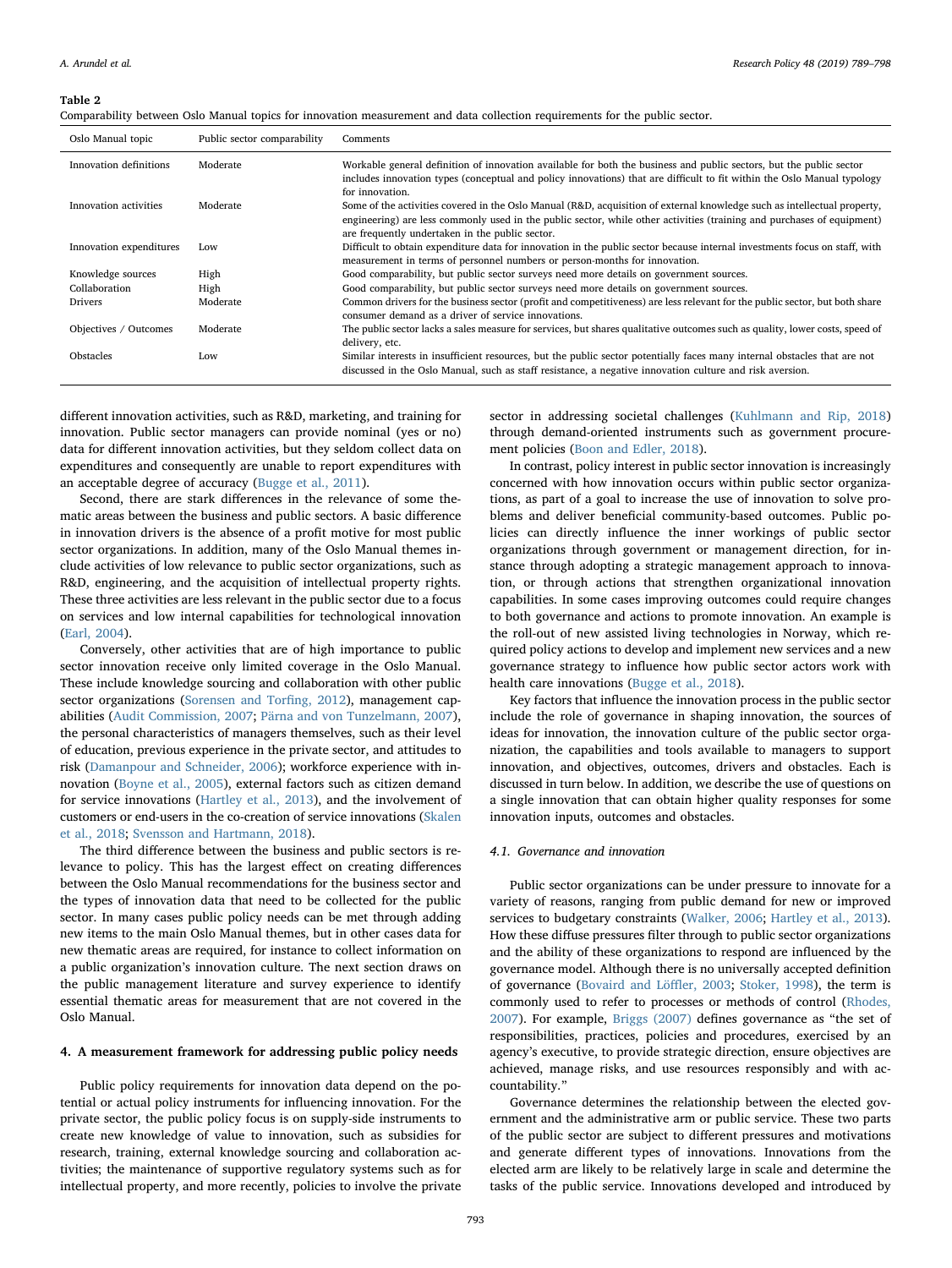the public service are more likely to focus on how these tasks are met ([Arundel and Huber, 2013](#page-8-14)).

Governance also influences how innovation occurs. Under the traditional Weberian governance model, the decision to innovate is taken by elected politicians and the main method of innovation is technology adoption. In theory, this leaves little room for public sector managers to influence innovation processes and no role for middle managers or front-line staff. Due to fiscal pressures, the traditional governance model was gradually replaced during the 1970s and 1980s in many high-income countries by New Public Management (NPM). Authority was devolved to senior departmental managers who were encouraged to introduce organizational innovations copied from the private sector, such as performance bonuses, competitive tendering, outsourcing, and privatization to generate service delivery efficiencies [\(Hartley et al.,](#page-8-30) [2013\)](#page-8-30).

Experimentation with other forms of governance to encourage innovation has led to 'joined up government' and 'networked' governance models ([Bysted and Jespersen, 2014;](#page-8-36) [Hartley et al., 2013](#page-8-30); [Sorensen and](#page-9-16) Torfi[ng, 2012\)](#page-9-16). Joined up government requires collaboration within and across ministries ([Hood, 1991](#page-8-37); [Laegreid et al., 2011\)](#page-8-9), while the 'networked' governance model includes collaboration with external parties ([Rhodes, 1996;](#page-9-21) [Peters and Pierre, 1998;](#page-9-22) [Borzel and Ruisse,](#page-8-38) [2010\)](#page-8-38). Both joined-up government and networked governance models can support 'bottom-up' innovation in which middle management and front-line staff can contribute to innovation.

#### 4.1.1. Bottom-up, top-down and strategic innovation

Governance methods can co-occur, such that different ministries follow different governance models. When viewed as a suite of alternative management models for specific contexts, governance models provide a range of options for managing innovation. Top-down innovations, which are directed by the political arm or senior management, are often associated with changes of government, new mandates or large scale initiatives, and can involve a combination of new policy goals and frameworks that are sometimes associated with new ideologies, as well as new concepts of services and service delivery. A key policy issue for top-down innovation is the conditions for successful implementation (and in many cases further development) of innovations. Bottom-up innovations are frequently created at lower levels of public sector organizations or individual work-units and rely on the initiative of individuals and work-units to identify and pursue innovations. For bottom-up innovations, key policy-relevant issues relate to employee competences, conditions that can foster innovation contributions by staff and middle management, and how innovations are diffused to other organizations.

While there is some evidence that governance methods that encourage 'bottom-up' innovation result in better outcomes than traditional policy-driven innovation [\(Arundel et al., 2015](#page-8-22)), the context is likely to matter. In some contexts, traditional governance methods or new pubic management could outperform governance methods that encourage bottom-up innovation.

Under all forms of governance, innovation in the public sector is often undertaken on an ad hoc basis, for instance in response to new policies, expectations of declining budgets, or demand for new or improved services. The alternative is to create a governance model that supports the strategic management of innovation, where innovation is an ongoing strategy for addressing service and efficiency goals throughout the public sector. The underpinning philosophy is to develop an organizational capability to systematically raise innovation outputs over time, instead of focusing on ad hoc projects or a reliance on external contractors that do little to enhance the organizational capability for innovation.

The development of a strategic management approach to innovation would benefit from a measurement framework that can identify how innovation is managed and the relationship between innovation management and governance on the one hand, and innovation capabilities

and outcomes on the other. Research suggests that incremental and selfdirected innovation developed within work groups are likely to occur regardless of the form of governance [\(Bugge and Bloch, 2016;](#page-8-21) [Fuglsang,](#page-8-26) [2010;](#page-8-26) [Brown and Osborne, 2013](#page-8-39)), but the probability of producing transformative or 'breakthrough' innovations could be enhanced by governance that supports strategic innovation management.

Innovation surveys have not collected data on governance models or the presence of strategic management, partly because an announced governance method may not be fully implemented (as was often the case for joined-up government) and partly because popular theories of governance can influence the perception of senior managers without corresponding changes in how decisions are managed. Instead, governance methods can be indirectly identified through an analysis of data on strategies and capabilities, as in the study by [Arundel et al.](#page-8-22) [\(2015\),](#page-8-22) or specific questions can be included on the use of mechanisms that indicate the presence of a strategic management approach to innovation. Innovation activities that are influenced by governance, and which can be used to identify different governance methods, include the sources of ideas for innovation, ranging from front-line staff to politicians [\(Borins, 2001\)](#page-8-3); the division of responsibilities, the innovation culture, managerial characteristics, and where innovation capabilities lie (internal to the organization or external). Strategic management could also be identified through the presence of mechanisms such as a written innovation strategy, the inclusion of innovation targets in annual reports, the participation of managers in an ongoing innovation task force, and the active participation of politicians in innovation (Torfi[ng and Ansell, 2017](#page-9-1)).

# 4.2. Sources of the ideas for innovations

The sources of ideas for top-down innovations instigated by politicians and senior managers include new mandates due to a change in government, large-scale policy initiatives, new policy goals associated with new ideologies, or new concepts of services and service delivery. The ideas for 'bottom-up' innovations can be obtained by front-line staff and middle managers interacting with users of services or processes ([Arundel and Huber, 2013](#page-8-14); [Borins, 2001](#page-8-3); [Bugge et al., 2011](#page-8-13)).

Policy can benefit from data on the source of the ideas for innovation and the benefits and limitations of top-down and bottom-up innovations, for instance if the value of bottom-up innovation is largely limited to incremental improvements to processes or services, as suggested by [Fuglsang \(2010\),](#page-8-26) or if bottom-up innovations involve or make a useful contribution to innovation. This leads to an additional issue of high policy interest: the ability to differentiate between what is required for incremental innovation and what is required for transformative or disruptive innovation in the public sector ([Bugge and Bloch,](#page-8-21) [2016\)](#page-8-21). The answers to these questions have important implications for the governance of public sector organizations.

Measurement of the ideas for innovation should collect data on the source of ideas, including external sources outside the public sector ([Lagunes and Rubalcaba, 2015](#page-8-23)), sources from different levels within a public sector hierarchy, and details on the characteristics of innovations (type, novelty, level of investment) by the source of the idea.

# 4.3. Innovation culture

An 'innovation culture' can be defined as "a culture where a group of people's shared values, customs and assumptions are conducive to new ideas and organizational change" ([Bason, 2010\)](#page-8-40). The literature suggests that the organizational or workplace culture for innovation is a significant factor in either supporting or hindering public sector innovation [\(Albury, 2005](#page-8-41); [Laegreid et al., 2011\)](#page-8-9).

Many factors can influence the innovation culture, including the governance method and the personal characteristics of managers, such as whether or not a manager has an 'entrepreneurial mindset' ([Damanpour and Schneider, 2006\)](#page-8-6) or previous experience with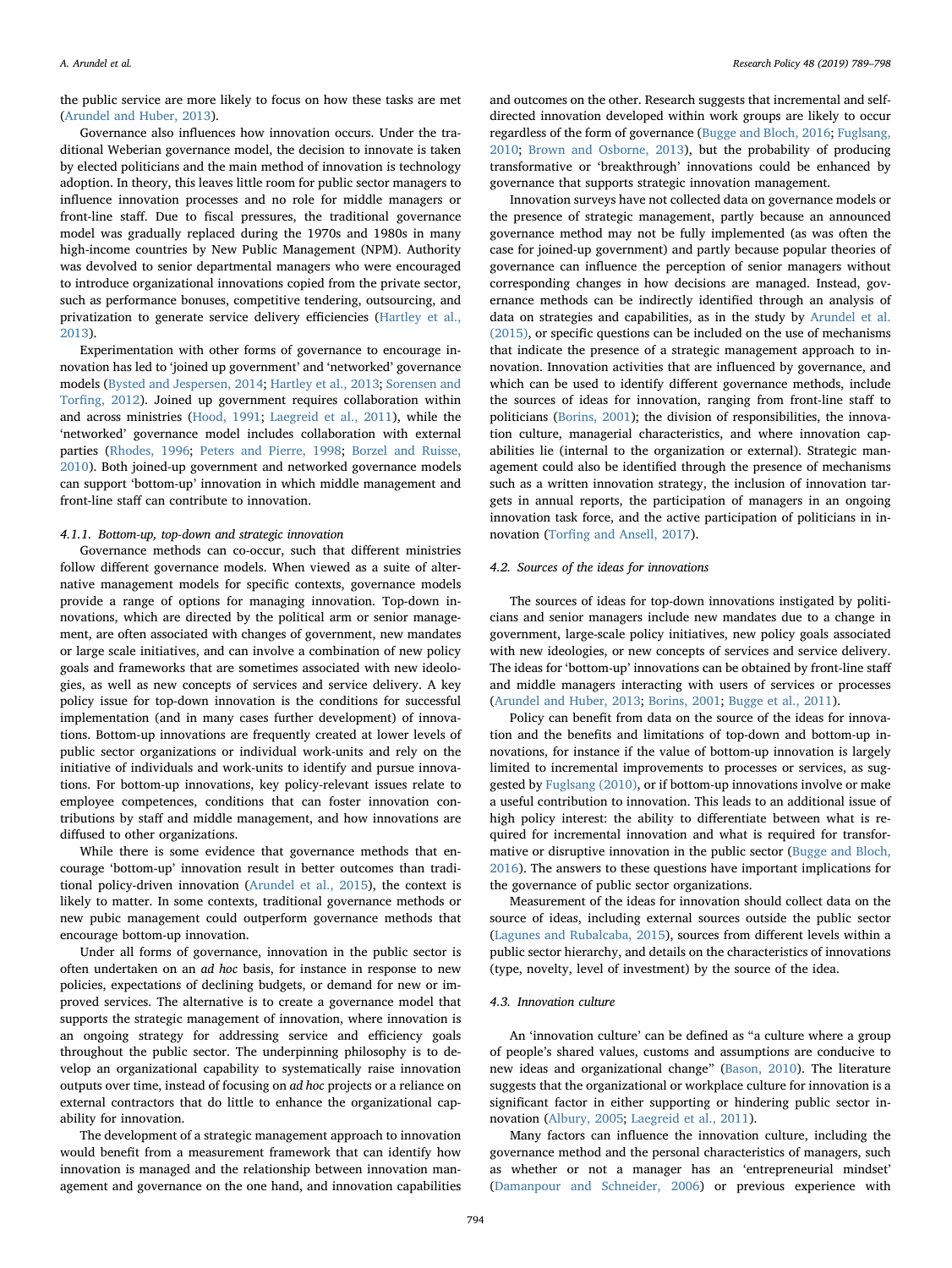innovation [\(Boyne et al., 2005\)](#page-8-29). The motivation for senior and middle managers to innovate is an important factor in public sector innovation and closely related to the personal and professional development that flows from successful innovations ([Halvorsen et al., 2005\)](#page-8-42).

A lack of organizational support for innovation could depress public sector innovation or limit innovation to minor, incremental improvements ([Osborne and Brown, 2011](#page-9-14)). Both within and across organizations, the context matters, with critical elements including the organizational level at which innovation is pursued (across the entire public sector, across specific ministries or departments, or only within specific work units), the nature of the challenge (if it can be dealt with through incremental innovation or if it requires transformative innovation), the amount of time available (if innovation is required because of a crisis or other externally imposed event ([Kay and Goldspink, 2012](#page-8-43))) and the function or purpose of the organization. A department of legal affairs could justifiably discourage innovation to retain the integrity of a riskaverse legal system, while a department of infrastructure or agriculture could have greater flexibility to pursue risky innovations ([Williamson,](#page-9-23) [1999\)](#page-9-23).

An innovation culture needs mechanisms for managing the risk of innovation failure, which can occur due to technological risks [\(Pärna](#page-9-3) [and von Tunzelmann, 2007](#page-9-3)), rejection by potential users, or a lack of resources and capabilities for developing and implementing an innovation [\(Kay and Goldspink, 2012](#page-8-43)). A risk-averse organizational culture can hamper innovation by preventing experimentation [\(Borins,](#page-8-3) [2001;](#page-8-3) [Brown, 2010](#page-8-44); [Kay and Goldspink, 2012;](#page-8-43) [Brown and Osborne,](#page-8-39) [2013;](#page-8-39) [Potts and Kastelle, 2010\)](#page-9-24). Risk-averse conditions can be created by political damage to elected officials from media scrutiny of failed policies [\(Albury, 2005;](#page-8-41) [Borins, 2001;](#page-8-3) [Potts and Kastelle, 2010\)](#page-9-24), reputational risks for managers [\(Pärna and von Tunzelmann, 2007\)](#page-9-3) and self-selection effects whereby risk-averse individuals are more likely than 'risk tolerant' individuals to seek employment in the public sector ([Buurman et al., 2012](#page-8-45); [Noussair et al., 2014;](#page-9-25) [Pfeifer, 2010\)](#page-9-26). Self-selection could contribute to higher levels of risk aversion among public sector managers compared to private sector managers ([Chen and](#page-8-46) [Bozeman, 2012;](#page-8-46) [Hartog et al., 2002](#page-8-47); [Roszkowski and Grable, 2009\)](#page-9-27).

Measures of an innovation culture include the level of support, leadership and experience of senior managers for innovation and the attitudes of both management and other personnel towards risk and change. Questions can also ask if specific strategies are 'supportive of innovation' or a 'hindrance to innovation', as in the survey by [Silvander](#page-9-10) [and Hagen \(2015\).](#page-9-10)

#### 4.4. Capabilities and tools

Surveys of innovation in the business sector collect data on a range of activities for innovation, but rarely collect data on the methods used to innovate. The assumption is that business managers know how to innovate, for instance by drawing on trial-and-error methods developed in the manufacturing sector or scientific methods learned in higher education. Conversely, in the public sector we can't assume that most managers know how to innovate, although this is probably changing, with the adoption of design thinking and co-creation (user-centered design) by public sector agencies in many countries, including Scandinavia, the UK and the United States [\(Mergel, 2018](#page-9-28); [Sangiorni,](#page-9-29) [2015;](#page-9-29) [Voorberg et al., 2017\)](#page-9-30).

Measurement should capture the use of a range of capabilities and tools for innovation, including actions to encourage creativity and learning by public sector staff, incentives and rewards for personnel to suggest ideas for innovation and participate in their development, training and the use of innovation teams, collaboration, strategies that managers can use to manage risk, and the development of public services through co-creation with potential users. It is also of value to collect data on how innovation capabilities are managed, for instance if innovation activities are guided by design-thinking or change management methodologies that provide a structure for innovation activities.

#### 4.5. Objectives, outcomes, drivers and obstacles

Innovation objectives and outcomes are often two sides of the same coin, for instance an innovation objective to reduce costs is matched by the observed effects of the innovation on costs. Similarly, drivers such as the availability of skills or funding can, through their absence, act as obstacles to innovation.

The Oslo Manual includes lists of relevant objectives, outcomes, drivers and obstacles to innovation for the business sector. Many of these factors are also relevant to public sector organizations, such as objectives to reduce costs, improve product quality, and improve workplace safety; drivers such as the need to meet regulations, citizen demand or address social challenges, or obstacles such as a lack of human or financial resources. Other factors are either unique to the public sector or should be phrased differently. These include political actions that drive innovation, including mandates, new laws, regulations and policy priorities; a problem or crisis that requires an urgent response, and organizational restructuring. Obstacles that are particularly relevant to the public sector include a lack of management support for innovation, a lack of incentives, staff resistance, a poor innovation culture, and different factors related to the risk of innovation, including a risk-averse organizational culture or high or unanticipated risks ([Arundel et al., 2015](#page-8-22); [Bugge et al., 2011](#page-8-13); [Demircioglu, 2017;](#page-8-24) [National](#page-9-4) Accounting Offi[ce \(NAO\), 2006;](#page-9-4) [Pärna and von Tunzelmann, 2007](#page-9-3); [Torugsa and Arundel, 2016a](#page-9-12)).

A crucial need is to measure outcomes such as the value created (or destroyed) by public sector innovation, where value can be measured through changes in the efficiency of processes or changes in the objective or subjective value of services, as experienced by users. Outcomes are a challenge to measure in the public sector because of the absence of a single unified outcome, shared by all public sector organizations, that is equivalent to sales revenue from product innovations in the business sector. Most of the innovation outcomes that have been measured in public sector innovation surveys address generic subjective outcomes that are applicable to many types of public sector organizations, such as simpler administrative processes, faster delivery of services, improved user experience or access to information, and improvements to service quality. Attempts to obtain numerical data on the cost savings from process innovations have been unsuccessful, but cognitive testing shows that public sector managers are capable of providing categorical estimates, such as a '5% to 10% reduction in costs' when asked about a single, specified innovation.

A second challenge is potential bias from asking managers to report on their organization's innovations, which could lead to over-estimates of positive outcomes. [Damanpour et al. \(2009\)](#page-8-8) avoid self-reporting by linking survey data on the adoption of innovations to an independent source of data on each organization's service performance score. This provides a measure of outcomes that avoids a possible bias towards successful outcomes, although it may not be known if innovations or other factors contributed to service performance. An alternative is to estimate the degree of possible bias by collecting data on whether reported outcomes are based on internal or external evaluations of the innovation (Center for Off[entlig Innovation, 2015](#page-8-20)) and comparing outcomes for internal and external evaluations.

A third challenge is to collect data on outcomes after a sufficient period of time has passed for outcomes to be observable. To prevent memory recall biases, the Oslo Manual recommends asking about innovations that occurred in an observation period of the previous one to three years. This can be insufficient time to measure outcomes, particularly for innovations introduced in the most recent year of the observation period.

A method for reducing possible biases from self-reporting and to provide sufficient time for the observation of outcomes is to collect outcome data for a single innovation identified by the respondent (see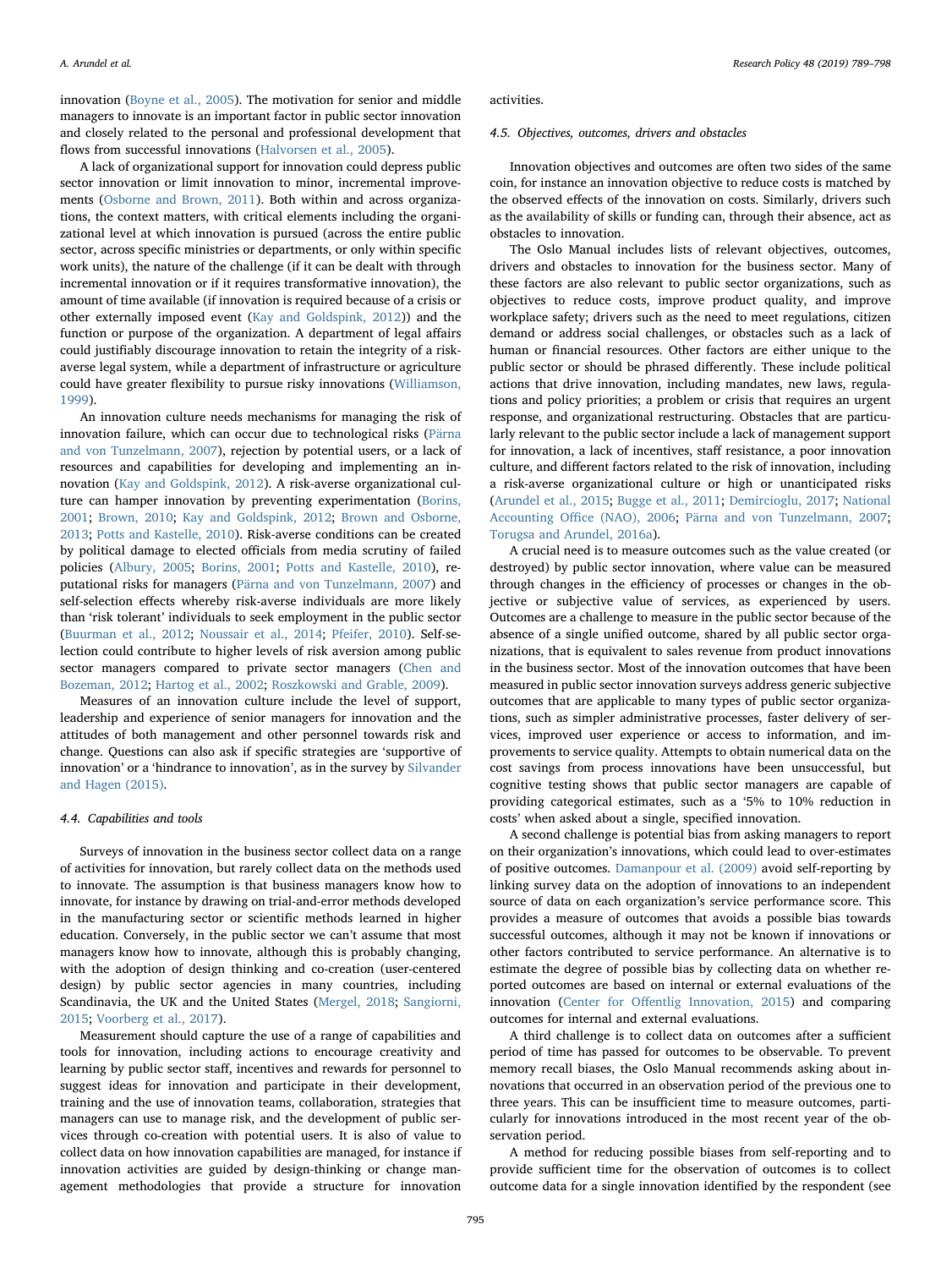below). This method could reduce bias by forcing the respondent to concentrate on a single innovation. If a description of an innovation is obtained, the information could be used in follow-up questions on outcomes after a suitable time lag ([Gault, 2018](#page-8-27)). It may also be possible to independently survey the users when respondents report on a widelyused service innovation.

None of the methods for measuring outcomes through surveys are likely to be effective for long-term outcomes that occur more than three to five years after implementation, due to staff turnover or additional modifications over time that replace the original innovation. Long-term outcomes are best addressed through case studies. Case studies may also be required to assess complex outcomes that cannot be described in a questionnaire, where best practice limits questions to one or two sentences.

# 4.6. Collecting innovation data for single innovations

Many types of innovation data are relevant to the entire public sector organization (the subject), such as data on an organization's innovation capabilities and strategies, or the factors that drive an organization to innovate. In addition, data can be collected for a single innovation or 'object' ([Bianchi et al., 2018](#page-8-48)), similar to the studies by [Borins \(2001\)](#page-8-3) and [Pärna and von Tunzelmann \(2007\)](#page-9-3). Surveys of innovation in the public sector have increasingly asked some questions at the level of the organization, while other questions are limited to a single innovation, which can be the 'most important', 'most successful', or 'most recent' innovation. It is also possible to ask about a single under-performing or failed innovation in order to obtain data on obstacles that lead to unsatisfactory outcomes. Methods for including questions on a single or 'focus' innovation in surveys are discussed in Chapter 10 of the Oslo Manual ([OECD/Eurostat, 2018\)](#page-9-9).

The inclusion of questions on a single innovation has substantial advantages: it permits questions that may be too difficult for respondents to answer for all of their innovations combined, for instance on the resources invested in the innovation, the source of the idea for the innovation, the outcomes of the innovation (including interval measures for efficiency), the contribution of other actors to the development or diffusion of the innovation, including businesses or the use of public-private partnerships [\(Bianchi et al., 2018\)](#page-8-48), and possible obstacles faced during its development. If there are adequate resources for coding, a written description of a single innovation can also be requested. An alternative approach is to ask a series of questions about a pre-defined innovation, such as new types of health care services. This method could also be applied to both public and private sector health care providers, permitting comparisons between innovation activities and outcomes in both sectors, and to the users of these innovations.

With some exceptions, novelty is best addressed through questions on a single innovation. It is possible to collect data that can be used to determine if the innovation is a transformative innovation, the amount of person-months or number of staff members that were required to develop and implement it, or if it is the first use of this type of innovation in their country by public sector organizations. The latter question is relevant to research and policy on the diffusion of innovations.

# 5. Conclusions

We draw on public management theory and empirical research on public sector innovation to propose a framework for the collection of micro-level data of value to research and public policy to support public sector innovation. A public policy issue shared with business innovation surveys is to collect data for benchmarking innovation prevalence and activities. The framework proposed in this paper, such as the use of a general definition of innovation that is compatible with the Oslo Manual definitions, would permit benchmarking innovation activities between the public and business sectors. However, policy interest in

public sector innovation extends to topics that are not covered in the Oslo Manual, including the governance and strategic management of innovation and the nuts and bolts of how public sector organizations innovate.

The policy interest in the nuts and bolts – which includes the innovation culture, the strategies and tools that managers use to innovate, and innovation incentives - is based on the effect of these factors on innovation outcomes. Innovation surveys need to provide sufficient data to identify 'what works' and what hinders innovation. Analysis of these factors is also required for specific types of innovations, as what works for developing a new service could differ from what works for improving an internal process.

Better data collection on innovation in the public sector would create a new research program, in the same way that the implementation of the Oslo Manual guidelines in multiple business innovation surveys resulted in a new research program on innovation in the business sector, leading to valuable insights for innovation theory and policy. The number of academic papers using European Community Innovation Survey (CIS) data on business innovation increased from less than 10 per year in the 1990s to close to 100 in 2013, in part due to CIS data creating new opportunities for innovation research [\(Arundel](#page-8-49) [et al., 2014](#page-8-49)).

The creation of a new research program on public sector innovation would be greatly assisted by government support for data collection. A first step in this direction would be the formal establishment of international guidelines on the measurement of public sector innovation by the OECD's Working Party of National Experts on Science and Technology Indicators. This paper is intended to contribute to possible future deliberations by this expert group.

There is also a need for additional experimentation in the collection of data on public sector innovation. While there is good evidence for how to collect high quality data on the strategies and tools that managers use to innovate and the innovation capabilities of their organizations, so far surveys have not attempted to capture the existence and effectiveness of high-level strategies to support innovation, such as a strategic management policy for innovation. Adding a strategic and systematic perspective to data collection would permit analyses that can link innovation capabilities and practices to the motivation or 'why' of innovation activities, the types of innovations that are produced with and without a strategic approach to innovation, and differences in innovation outcomes by management strategies to support innovation. An ability to measure management strategies for innovation and how they are implemented at different levels in an organization would assist both theory and practice ([de Vries et al., 2018\)](#page-8-0). Furthermore, a strategic approach to public sector innovation would support research on the optimal boundaries for the division of responsibility for innovation between the political and administrative wings of the public sector.

While the focus of this framework is innovation in the public sector as opposed to all providers of services such as education or health care, it would be worthwhile experimenting with using the same (or similar) survey questionnaire to collect data from businesses active in the same service industry. This would permit direct comparisons between service innovations provided by the public sector and by private businesses.

Experimentation should also further explore the use of questions on a single innovation, which could illuminate differences in the source of ideas for different types of innovations and potentially provide high quality data on innovation investments. A crucial area for experimentation is to improve data on innovation outcomes in the public sector. This requires better subjective data on the value of service innovations to citizens and interval level data on the contribution of public sector innovation to efficiency improvements.

Surveys are not the only possible source of representative microdata on innovation. Under some conditions, web-scraping can provide timely representative data at lower cost than surveys. Web-scraping uses textual analysis to identify innovation activities that are posted on the websites of public sector organizations. This method has been used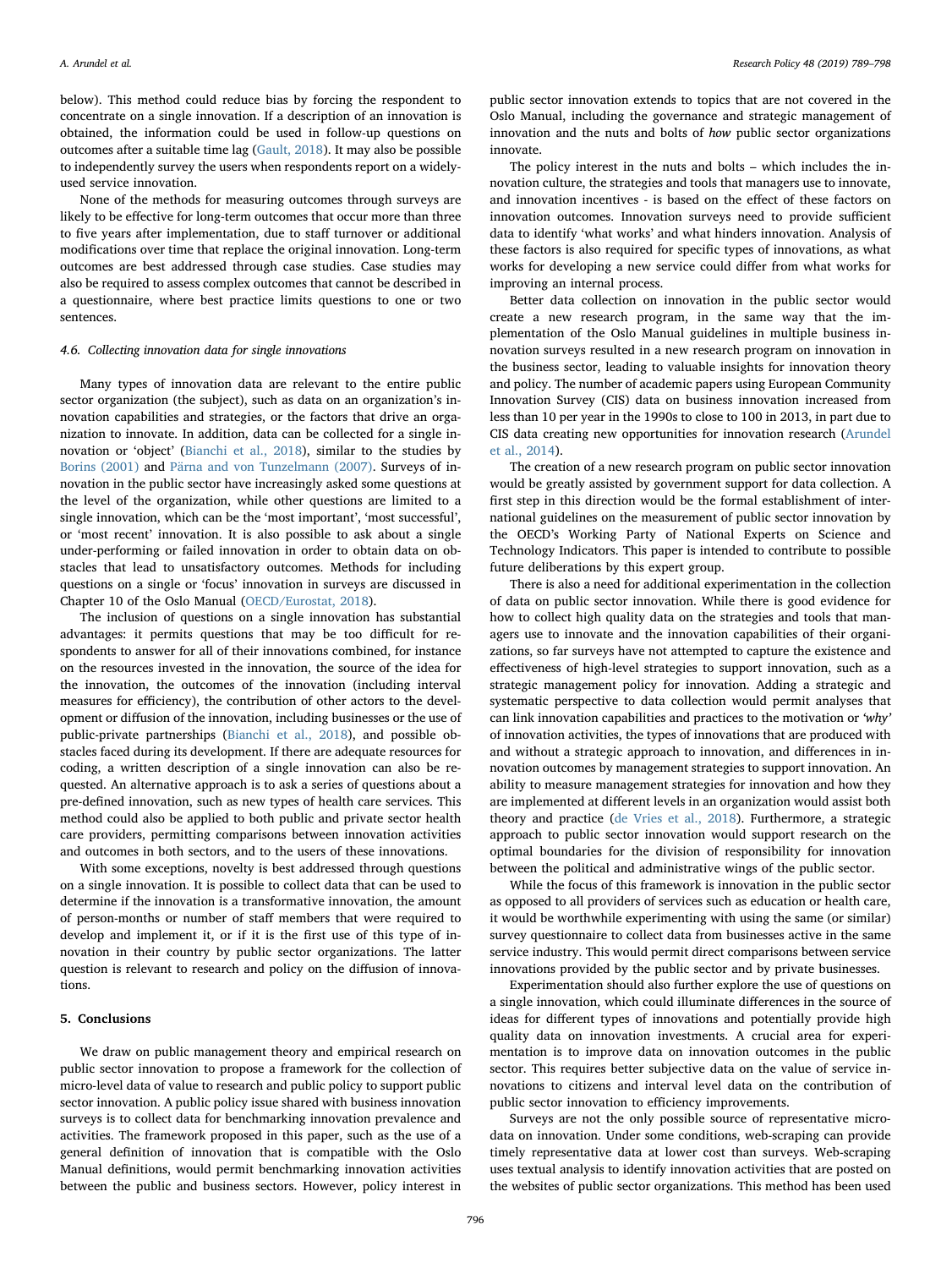to identify the adoption of pre-identified innovations in waste treatment and health care by public sector organizations ([Bianchi et al., 2018\)](#page-8-48) and the knowledge transfer activities of public universities [\(NESTA, 2018](#page-9-31)). The technique, however, faces several challenges when used to collect representative data on innovation activities and strategies, due to a lack of consistency in the information provided by public sector organizations on their websites. Divisions within a government ministry, for example, may lack a website of their own and lack space on a ministry website to report their innovation activities. Organizations are also likely to post different types of data. For instance, a few public sector organizations could post all of their collaboration partners for their innovations, while others could fail to mention any collaboration partners.

Of note, experience with using surveys to measure public sector innovation is largely limited to the European Union and Australia. Research is required to determine if current methods are applicable in other regions and in low and medium income countries.

Representative data on public sector innovation could support a diverse range of policy and research interests, including the different motivations, roles, responsibilities, and contributions of various actors. These data would draw on and complement the findings of in-depth case and interview studies on similar topics. Public policy would also benefit from data-driven research on the differences between change and innovation and the potentially destructive nature of innovation, the nature of leadership, the internal resource allocation process, the optimal balance between exploitation and exploration ([March, 1991\)](#page-9-32), the effect of organizational structures on capabilities, and the achievement of optimal outcomes. The overarching goal is to collect data that can better direct public policy-makers' efforts to building a more innovative public sector.

# Acknowledgements

The research for this paper builds on previous research projects supported by the European Commission (Trendchart), the OECD, the Australian Department of Industry, Innovation and Science, the Danish Agency for Science, Technology and Innovation, and Nordic Innovation. More recent support was provided by the European Commission's Horizon 2020 Co-Val project [grant number 770356].

#### References

- <span id="page-8-41"></span>[Albury, D., 2005. Fostering innovation in public services. Public Money Manag. 25,](http://refhub.elsevier.com/S0048-7333(18)30295-6/sbref0005) 51–[56](http://refhub.elsevier.com/S0048-7333(18)30295-6/sbref0005).
- <span id="page-8-19"></span>[APSC \(Australian Public Service Commission\), 2011. State of the Service Report: State of](http://refhub.elsevier.com/S0048-7333(18)30295-6/sbref0010) [the Service Series 2010-2011. Commonwealth of Australia, Canberra.](http://refhub.elsevier.com/S0048-7333(18)30295-6/sbref0010)
- <span id="page-8-15"></span>[Arundel, A., 2014. Final Report of the OECD Cognitive Testing Results for Innovation in](http://refhub.elsevier.com/S0048-7333(18)30295-6/sbref0015) [the Public Sector. Mimeo](http://refhub.elsevier.com/S0048-7333(18)30295-6/sbref0015).
- <span id="page-8-14"></span>[Arundel, A., Huber, D., 2013. From too little to too much innovation? Issues in mon](http://refhub.elsevier.com/S0048-7333(18)30295-6/sbref0020)[itoring innovation in the public sector. Struct. Chang. Econ. Dyn. 27, 146](http://refhub.elsevier.com/S0048-7333(18)30295-6/sbref0020)–149.
- <span id="page-8-49"></span>[Arundel, A., Es-Sadki, N., Hollanders, H., 2014. Community Innovation Survey: Final](http://refhub.elsevier.com/S0048-7333(18)30295-6/sbref0025) [Report. Report Prepared As Part of the Requirements for the Contract: Eurostat No.](http://refhub.elsevier.com/S0048-7333(18)30295-6/sbref0025) [06162.2013.002-2013.428. Eurostat, Luxembourg.](http://refhub.elsevier.com/S0048-7333(18)30295-6/sbref0025)
- <span id="page-8-22"></span>[Arundel, A., Casali, L., Hollanders, H., 2015. How European public sector agencies in](http://refhub.elsevier.com/S0048-7333(18)30295-6/sbref0030)[novate: the use of bottom-up, policy-dependent and knowledge-scanning innovation](http://refhub.elsevier.com/S0048-7333(18)30295-6/sbref0030) [methods. Res. Policy 44, 1271](http://refhub.elsevier.com/S0048-7333(18)30295-6/sbref0030)–1282.
- <span id="page-8-16"></span>[Arundel, A., Bowen-Butchart, D., Gatenby-Clark, S., Goedegebuure, L., 2016.](http://refhub.elsevier.com/S0048-7333(18)30295-6/sbref0035) [Management and Service Innovations in Australian and New Zealand Universities. LH](http://refhub.elsevier.com/S0048-7333(18)30295-6/sbref0035) [Martin Institute, University of Melbourne](http://refhub.elsevier.com/S0048-7333(18)30295-6/sbref0035).
- <span id="page-8-10"></span>[Audit Commission, 2007. Seeing the Light: Innovation in Local Public Services. Audit](http://refhub.elsevier.com/S0048-7333(18)30295-6/sbref0040) [Commission, London.](http://refhub.elsevier.com/S0048-7333(18)30295-6/sbref0040)
- <span id="page-8-40"></span>[Bason, C., 2010. Leading Public Sector Innovation: Co-creating for a Better Society. The](http://refhub.elsevier.com/S0048-7333(18)30295-6/sbref0045) [Policy Press, Bristol.](http://refhub.elsevier.com/S0048-7333(18)30295-6/sbref0045)
- <span id="page-8-2"></span>[Bernier, L., Hafsi, T., Deschamps, C., 2015. Environmental determinants of public sector](http://refhub.elsevier.com/S0048-7333(18)30295-6/sbref0050) [innovation: a study of innovation awards in Canada. Public Manag. Rev. 17,](http://refhub.elsevier.com/S0048-7333(18)30295-6/sbref0050) 834–[856](http://refhub.elsevier.com/S0048-7333(18)30295-6/sbref0050).
- <span id="page-8-48"></span>[Bianchi, A., Marin, G., Zanfei, A., 2018. New perspectives in public service innovation. In:](http://refhub.elsevier.com/S0048-7333(18)30295-6/sbref0055) [Gallouj, F., Djellal, F. \(Eds.\), A Research Agenda for Service Innovation. Edward](http://refhub.elsevier.com/S0048-7333(18)30295-6/sbref0055) [Elgar, Cheltenham, pp. 166](http://refhub.elsevier.com/S0048-7333(18)30295-6/sbref0055)–186.
- <span id="page-8-12"></span>[Bloch, C., Bugge, M., 2013. Public sector innovation](http://refhub.elsevier.com/S0048-7333(18)30295-6/sbref0060) – from theory to measurement. [Struct. Chang. Econ. Dyn. 27, 133](http://refhub.elsevier.com/S0048-7333(18)30295-6/sbref0060)–145.
- <span id="page-8-32"></span>[Boon, W., Edler, J., 2018. Demand, challenges and innovation. Making sense of new](http://refhub.elsevier.com/S0048-7333(18)30295-6/sbref0065) [trends in innovation policy. Sci. Public Policy 45 \(4\), 1](http://refhub.elsevier.com/S0048-7333(18)30295-6/sbref0065)–13.
- <span id="page-8-3"></span>[Borins, S., 2001. Encouraging innovation in the public sector. J. Intellect. Cap. 2,](http://refhub.elsevier.com/S0048-7333(18)30295-6/sbref0070) 310–[319](http://refhub.elsevier.com/S0048-7333(18)30295-6/sbref0070).
- <span id="page-8-38"></span>[Borzel, T.A., Ruisse, T., 2010. Governance without a state; Can it work? Regul. Gov. 4,](http://refhub.elsevier.com/S0048-7333(18)30295-6/sbref0075) 113–[134](http://refhub.elsevier.com/S0048-7333(18)30295-6/sbref0075).
- <span id="page-8-34"></span>Bovaird, T., Löffl[er, E., 2003. Evaluating the quality of public governance: indicators,](http://refhub.elsevier.com/S0048-7333(18)30295-6/sbref0080) [models and methodologies. Int. Rev. Adm. Sci. 69 \(3\), 313](http://refhub.elsevier.com/S0048-7333(18)30295-6/sbref0080)–328.
- <span id="page-8-29"></span>[Boyne, G.A., Gould-Williams, J.S., Law, J., Walker, R.M., 2005. Explaining the adoption](http://refhub.elsevier.com/S0048-7333(18)30295-6/sbref0085) [of innovation: an empirical analysis of public management reform. Environ. Plann. C](http://refhub.elsevier.com/S0048-7333(18)30295-6/sbref0085) [Gov. Policy 23, 419](http://refhub.elsevier.com/S0048-7333(18)30295-6/sbref0085)–435.
- <span id="page-8-35"></span>[Briggs, L., 2007. Tackling Wicked Problems; a Public Policy Perspective. Australian Public](http://refhub.elsevier.com/S0048-7333(18)30295-6/sbref0090) [Service Commission](http://refhub.elsevier.com/S0048-7333(18)30295-6/sbref0090).
- <span id="page-8-44"></span>[Brown, L., 2010. Balancing risk and innovation to improve social work practice. Br. J.](http://refhub.elsevier.com/S0048-7333(18)30295-6/sbref0095) [Soc. Work 40, 1211](http://refhub.elsevier.com/S0048-7333(18)30295-6/sbref0095)–1228.
- <span id="page-8-39"></span>[Brown, L., Osborne, S.P., 2013. Risk and Innovation: towards a framework for risk gov](http://refhub.elsevier.com/S0048-7333(18)30295-6/sbref0100)[ernance in public services. Public Manag. Rev. 15, 186](http://refhub.elsevier.com/S0048-7333(18)30295-6/sbref0100)–208.
- <span id="page-8-21"></span>[Bugge, M., Bloch, C., 2016. Between bricolage and breakthroughs](http://refhub.elsevier.com/S0048-7333(18)30295-6/sbref0105) – framing the many [faces of public sector innovation. Public Money Manag. 36, 281](http://refhub.elsevier.com/S0048-7333(18)30295-6/sbref0105)–288.
- <span id="page-8-13"></span>[Bugge, M., Mortensen, P.S., Bloch, C., 2011. Measuring Public Innovation in Nordic](http://refhub.elsevier.com/S0048-7333(18)30295-6/sbref0110) Countries: [Report on the Nordic Pilot Studies, Analyses of Methodology and Results.](http://refhub.elsevier.com/S0048-7333(18)30295-6/sbref0110) [NIFU Report 40/2011. Oslo.](http://refhub.elsevier.com/S0048-7333(18)30295-6/sbref0110) .
- <span id="page-8-33"></span>[Bugge, M., Coenen, L., Branstad, A., 2018. Governing socio-technical change: orches](http://refhub.elsevier.com/S0048-7333(18)30295-6/sbref0115)[trating demand for assisted living in ageing societies. Sci. Public Policy 45 \(4\),](http://refhub.elsevier.com/S0048-7333(18)30295-6/sbref0115) 468–[479](http://refhub.elsevier.com/S0048-7333(18)30295-6/sbref0115).
- <span id="page-8-45"></span>[Buurman, M., Delfgaauw, J., Dur, R., van den Bossche, S., 2012. Public sector employees:](http://refhub.elsevier.com/S0048-7333(18)30295-6/sbref0120) [Risk averse and altruistic? J. Econ. Behav. Org. 83, 279](http://refhub.elsevier.com/S0048-7333(18)30295-6/sbref0120)–291.
- <span id="page-8-36"></span>[Bysted, R., Jespersen, K.R., 2014. Exploring managerial mechanisms that in](http://refhub.elsevier.com/S0048-7333(18)30295-6/sbref0125)fluence in[novative work behaviour: comparing private and public employees. Public Manag.](http://refhub.elsevier.com/S0048-7333(18)30295-6/sbref0125) [Rev. 16, 217](http://refhub.elsevier.com/S0048-7333(18)30295-6/sbref0125)–241.
- <span id="page-8-20"></span>Center for Offentlig Innovation, 2015. Innovationsbarometeret - Foreløbig
- Baggrundsrapport. [http://innovationsbarometer.coi.dk/media/1284/pdfgrundlag-](http://innovationsbarometer.coi.dk/media/1284/pdfgrundlag-2242015.pdf)[2242015.pdf.](http://innovationsbarometer.coi.dk/media/1284/pdfgrundlag-2242015.pdf)
- <span id="page-8-46"></span>[Chen, C.A., Bozeman, B., 2012. Organizational risk aversion: comparing public and non](http://refhub.elsevier.com/S0048-7333(18)30295-6/sbref0135)profi[t sectors. Public Manag. Rev. 14, 377](http://refhub.elsevier.com/S0048-7333(18)30295-6/sbref0135)–402.
- <span id="page-8-6"></span>[Damanpour, F., Schneider, M., 2006. Phases of the adoption of innovation in organiza](http://refhub.elsevier.com/S0048-7333(18)30295-6/sbref0140)tions: eff[ects of environment, organization and top managers. Br. J. Manag. 17,](http://refhub.elsevier.com/S0048-7333(18)30295-6/sbref0140) 215–[236](http://refhub.elsevier.com/S0048-7333(18)30295-6/sbref0140).
- <span id="page-8-8"></span>[Damanpour, F., Walker, R.M., Avellaneda, C.N., 2009. Combinative e](http://refhub.elsevier.com/S0048-7333(18)30295-6/sbref0145)ffects of innovation [types and organizational performance: a longitudinal study of service organizations.](http://refhub.elsevier.com/S0048-7333(18)30295-6/sbref0145) [J. Manag. Stud. 46 \(4\), 650](http://refhub.elsevier.com/S0048-7333(18)30295-6/sbref0145)–675.
- <span id="page-8-0"></span>[de Vries, H., Tummers, L., Bekkers, V., 2018. The di](http://refhub.elsevier.com/S0048-7333(18)30295-6/sbref0150)ffusion and adoption of public sector [innovations: a meta-synthesis of the literature. Perspect. Public Manag. Gov. 1 \(3\),](http://refhub.elsevier.com/S0048-7333(18)30295-6/sbref0150) 159–[176](http://refhub.elsevier.com/S0048-7333(18)30295-6/sbref0150).
- <span id="page-8-24"></span>Demircioglu, M.A., 2017. The effects of empowerment practices on barriers to innovation: evidence from the Australian public service. Int. J. Public Adm. 41 (15), 1302–1313. <https://doi.org/10.1080/01900692.2017.1387143>.
- <span id="page-8-25"></span>[Demircioglu, M.A., Audretsch, D.B., 2017. Conditions for innovation in public sector](http://refhub.elsevier.com/S0048-7333(18)30295-6/sbref0160) [organizations. Res. Policy 46, 1681](http://refhub.elsevier.com/S0048-7333(18)30295-6/sbref0160)–1691.
- <span id="page-8-11"></span>[Djellal, F., Gallouj, F., Miles, I., 2013. Two decades of research on innovation in services:](http://refhub.elsevier.com/S0048-7333(18)30295-6/sbref0165) [which place for public services? Struct. Chang. Econ. Dyn. 27, 98](http://refhub.elsevier.com/S0048-7333(18)30295-6/sbref0165)–117.
- <span id="page-8-5"></span>[Earl, L., 2004. Technological Change in the Public Sector, 2000-2002. Statistics Canada,](http://refhub.elsevier.com/S0048-7333(18)30295-6/sbref0170) [Catalogue no. 88F0006XIE, no. 008. Statistics Canada, Ottawa.](http://refhub.elsevier.com/S0048-7333(18)30295-6/sbref0170)
- <span id="page-8-17"></span>[EC \(European Commission\), 2011. Innobarometer 2010: Analytical Report Innovation in](http://refhub.elsevier.com/S0048-7333(18)30295-6/sbref0175) [Public Administration \(Flash Eurobarometer 305\). DG Enterprise. Brussels](http://refhub.elsevier.com/S0048-7333(18)30295-6/sbref0175).
- <span id="page-8-1"></span>[Eggers, W.D., Singh, S.K., 2009. The Public Innovator](http://refhub.elsevier.com/S0048-7333(18)30295-6/sbref0180)'s Playbook. Deloitte Research and [the Ash Institute for Democratic Governance at the Harvard Kennedy School Of](http://refhub.elsevier.com/S0048-7333(18)30295-6/sbref0180) [Government, Canada](http://refhub.elsevier.com/S0048-7333(18)30295-6/sbref0180).
- <span id="page-8-26"></span>[Fuglsang, L., 2010. Bricolage and invisible innovation in public services innovation. J.](http://refhub.elsevier.com/S0048-7333(18)30295-6/sbref0185) [Innov. Econ. 1, 67](http://refhub.elsevier.com/S0048-7333(18)30295-6/sbref0185)–87.
- <span id="page-8-27"></span>Gault, F., 2018. Defi[ning and measuring innovation in all sectors of the economy. Res.](http://refhub.elsevier.com/S0048-7333(18)30295-6/sbref0190) [Policy 47, 617](http://refhub.elsevier.com/S0048-7333(18)30295-6/sbref0190)–622.
- <span id="page-8-7"></span>[Gonzalez, R., Llopis, J., Gasco, J., 2013. Innovation in public services: the case of Spanish](http://refhub.elsevier.com/S0048-7333(18)30295-6/sbref0195) local [government. J. Bus. Res. 66, 2024](http://refhub.elsevier.com/S0048-7333(18)30295-6/sbref0195)–2033.
- <span id="page-8-42"></span>[Halvorsen, T., Hauknes, J., Miles, I., Roste, R., 2005. Innovation in the Public Sector: on](http://refhub.elsevier.com/S0048-7333(18)30295-6/sbref0200) the Diff[erences Between Public and Private Sector Innovation. Publin Report No. D9.](http://refhub.elsevier.com/S0048-7333(18)30295-6/sbref0200) [Oslo.](http://refhub.elsevier.com/S0048-7333(18)30295-6/sbref0200) .
- <span id="page-8-30"></span>Hartley, J., Sorensen, J., Torfi[ng, J., 2013. Collaborative innovation: a viable alternative](http://refhub.elsevier.com/S0048-7333(18)30295-6/sbref0205) [to market competition and organizational entrepreneurship. Public Adm. Rev. 73,](http://refhub.elsevier.com/S0048-7333(18)30295-6/sbref0205) 821–[830](http://refhub.elsevier.com/S0048-7333(18)30295-6/sbref0205).
- <span id="page-8-47"></span>[Hartog, J., Ferrer-i-Carbonell, A., Jonker, N., 2002. Linking measured risk aversion to](http://refhub.elsevier.com/S0048-7333(18)30295-6/sbref0210) [individual characteristics. Kyklos 55, 3](http://refhub.elsevier.com/S0048-7333(18)30295-6/sbref0210)–26.
- <span id="page-8-37"></span>[Hood, C., 1991. A public management for all seasons. Public Adm. 69, 3](http://refhub.elsevier.com/S0048-7333(18)30295-6/sbref0215)–19.

<span id="page-8-18"></span>[Hughes, A., Moore, K., Kataria, N., 2011. Innovation in Public Sector Organizations: A](http://refhub.elsevier.com/S0048-7333(18)30295-6/sbref0220) [Pilot Survey for Measuring Innovation Across the Public Sector. NESTA, London](http://refhub.elsevier.com/S0048-7333(18)30295-6/sbref0220).

- <span id="page-8-43"></span>[Kay, R., Goldspink, C., 2012. What Public Sector Leaders Mean When They Say They](http://refhub.elsevier.com/S0048-7333(18)30295-6/sbref0225) [Want to Innovate. Incept Labs, Sydney.](http://refhub.elsevier.com/S0048-7333(18)30295-6/sbref0225)
- <span id="page-8-31"></span>[Kuhlmann, S., Rip, A., 2018. Next-generation innovation policy and grand challenges. Sci.](http://refhub.elsevier.com/S0048-7333(18)30295-6/sbref0230) [Public Policy 45 \(4\), 448](http://refhub.elsevier.com/S0048-7333(18)30295-6/sbref0230)–454.
- <span id="page-8-9"></span>[Laegreid, P., Roness, P.G., Verhoest, K., 2011. Explaining the innovative culture and](http://refhub.elsevier.com/S0048-7333(18)30295-6/sbref0235) [activities of state agencies. Organ. Stud. 32, 1321](http://refhub.elsevier.com/S0048-7333(18)30295-6/sbref0235)–1347.
- <span id="page-8-23"></span>[Lagunes, H.J., Rubalcaba, L., 2015. External sources for innovation in public organiza](http://refhub.elsevier.com/S0048-7333(18)30295-6/sbref0240)[tions. Serv. Ind. J. 35, 710](http://refhub.elsevier.com/S0048-7333(18)30295-6/sbref0240)–727.
- <span id="page-8-28"></span>[Lee, J., Lee, H., 2014. Developing and validating a citizen-centric typology for smart city](http://refhub.elsevier.com/S0048-7333(18)30295-6/sbref0245) [services. Gov. Inf. Q. 31, S93](http://refhub.elsevier.com/S0048-7333(18)30295-6/sbref0245)–S105.
- <span id="page-8-4"></span>[Lonti, Z., Verma, A., 2003. The determinants of](http://refhub.elsevier.com/S0048-7333(18)30295-6/sbref0250) flexibility and innovation in the gov[ernment workplace: recent evidence from Canada. J. Public Adm. Res. Theory 13 \(3\),](http://refhub.elsevier.com/S0048-7333(18)30295-6/sbref0250) 283–[310](http://refhub.elsevier.com/S0048-7333(18)30295-6/sbref0250).